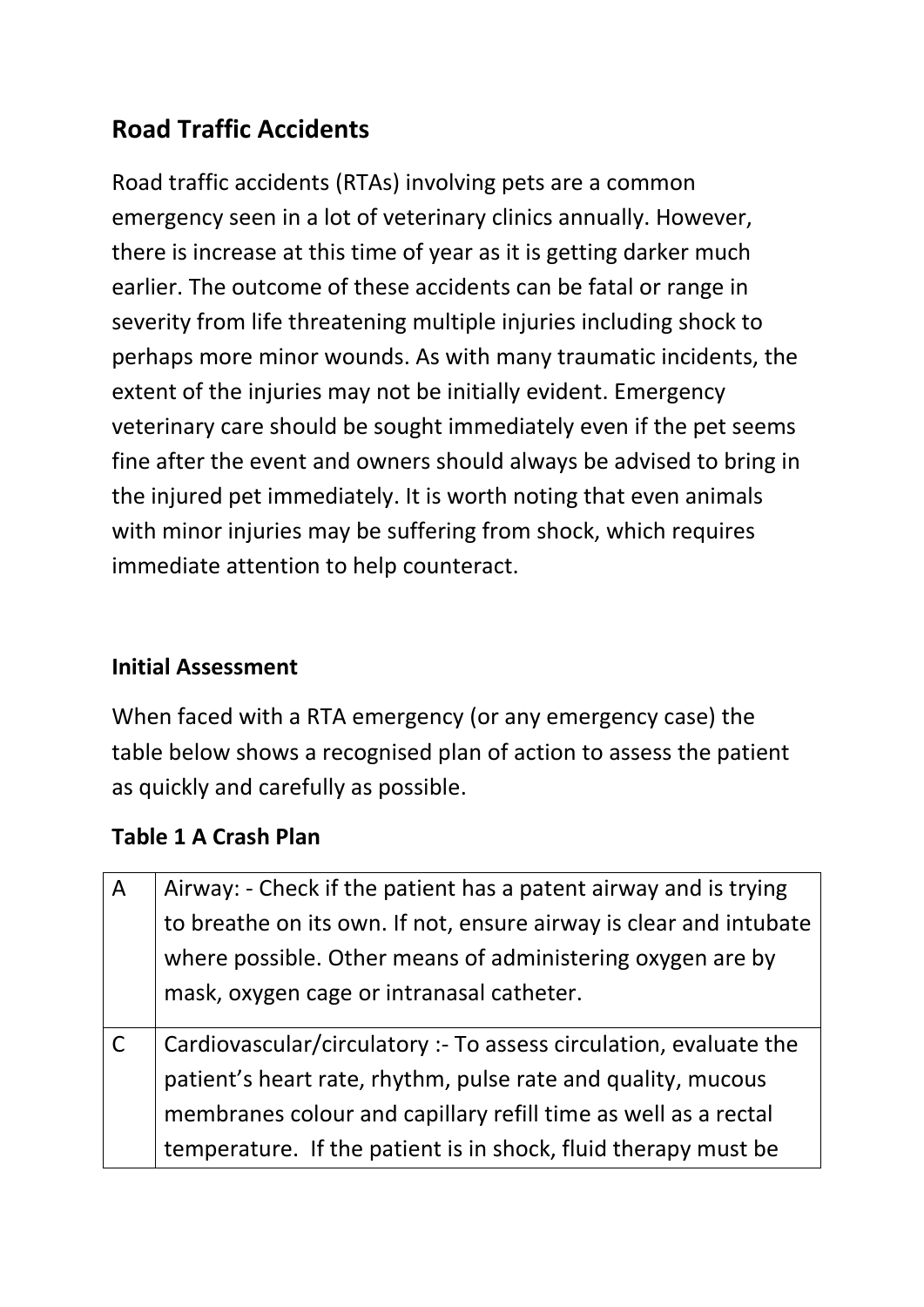|              | administered immediately to help the circulatory system                     |
|--------------|-----------------------------------------------------------------------------|
|              | operate effectively.                                                        |
| R            | Respiratory- Check rate, depth, signs of respiratory distress               |
|              | (Pneumothorax is a condition in which air gets into the chest               |
|              | cavity causing lung collapse)                                               |
|              |                                                                             |
| A            | Abdomen- Check for swelling, wounds, signs of pain etc                      |
| $\mathsf{S}$ | Spine- Check carefully for any obvious wounds/ deficits/ pain               |
| H            | Head (including eyes, ears and neck) :- Check for wounds/<br>obvious trauma |
| P            | Pelvis: - Pelvic fractures are a common result of an RTA. Initial           |
|              | signs include abnormal stance/ gait and pain. Other signs                   |
|              | include abnormalities involving faecal output and quality, also             |
|              | beware of damage to bladder                                                 |
|              |                                                                             |
| L            | Limbs (including tail): Any fractures should be supported to                |
|              | avoid further trauma to tissue and blood supply. All limbs                  |
|              | should be similar temperature as coldness may indicate that                 |
|              | blood supply has been compromised.                                          |
|              |                                                                             |
| A            | Arteries: - Any external wounds should be assessed and nursed               |
|              | immediately to stop haemorrhage if indicted. Also the patient               |
|              | may cough up blood that has haemorrhaged into the lungs                     |
| N            | Nerves (including cranial nerves, reflexes and pain sensation)              |
|              | The aim of a neurological assessment is to identify serious                 |
|              | neurologic abnormalities of the brain as well as nerve supply to            |
|              | limbs etc.                                                                  |
|              |                                                                             |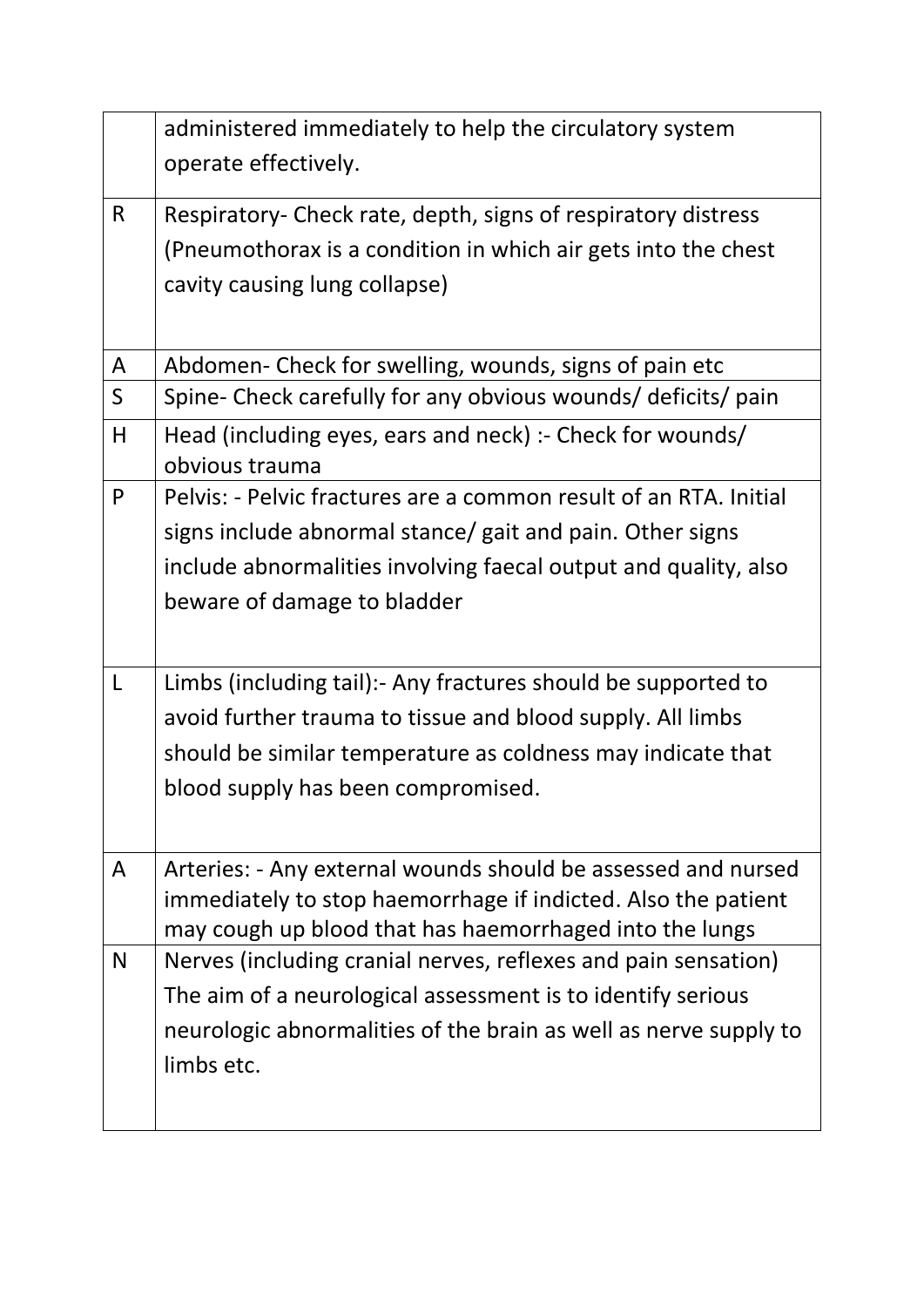During the initial assessment, the veterinary staff must decide upon the patient's medication requirements and whether the patient requires treatment for shock.

# **Shock**

Most patients involved in RTAs show some degree of shock. Shock is a condition where there is inadequate blood flow reaching the body tissues arising usually from a traumatic event. In turn, the reduced blood circulation causes insufficient oxygen supply, a build up of acids, and eventually death of cells if not rectified quickly.

# **Signs may include**

- a) Pale mucous membranes
- b) Rapid and shallow breathing
- c) Shivering and low body temperature
- d) Rapid and weak pulse
- e) Dilated pupils

### **Treatment**

- 1) Patient must be kept warm, quiet and dry
- 2) Oxygen therapy is administered

3) Fluid therapy administered if not contraindicated by other conditions

4) Where there has been massive haemorrhage, blood transfusion may be warranted

5) Drug therapy

## **Drug Therapy**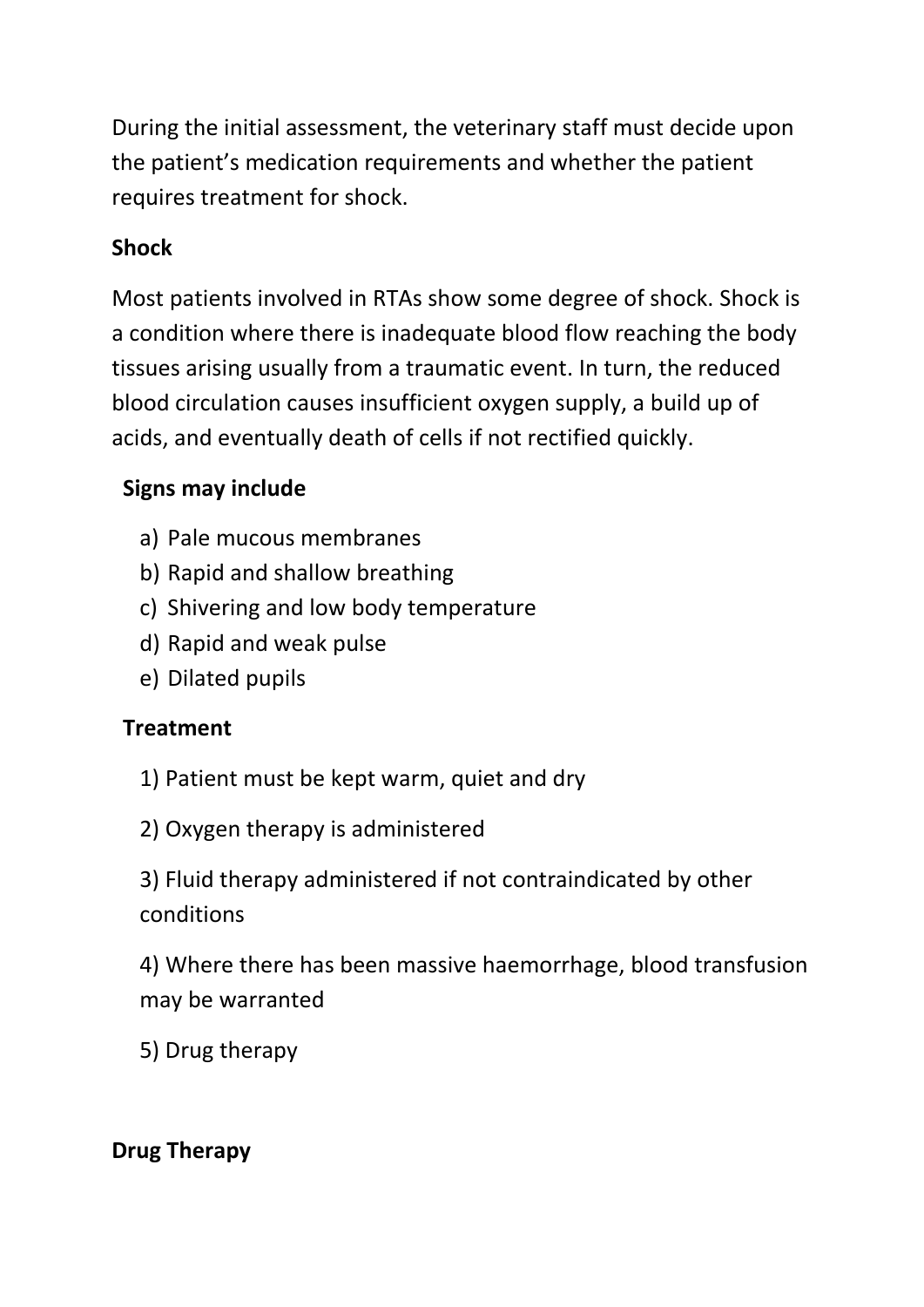When assessing a patient after an accident, there may be decisions to be made rapidly regarding overall drug therapy and also how to administer it as quickly as possible. When dealing with a patient with compromised circulation or injured limbs, it may be necessary to use alternative routes to administer medications or indeed fluids.

See below for the accessible routes used in order of preference

- A) Intravenous route means using veins to administer medication or fluids. This is the preferred and usually most accessible route.
	- i) Peripheral veins are often the first choice as long as there is good circulation
	- ii) Central veins (Jugular) are a more efficient route for administering drugs, a peripheral catheter can be used in an emergency situation
	- iii) Intraosseous- injecting directly into bone marrow is another choice for venous system access. Special needles are available but in an emergency, a hypodermic needle can be used
- B) The endotracheal route may be used if intravenous or intraosseous access is not readily available and a patient requires immediate life-saving drug intervention. This route allows for rapid absorption of drugs, although the dose will need to be doubled (refer to manufactures instructions).
- C) Intracardiac- however, this is inadvisable as arrhythmias can occur if the injection is into the myocardium and can actually damage the heart itself.